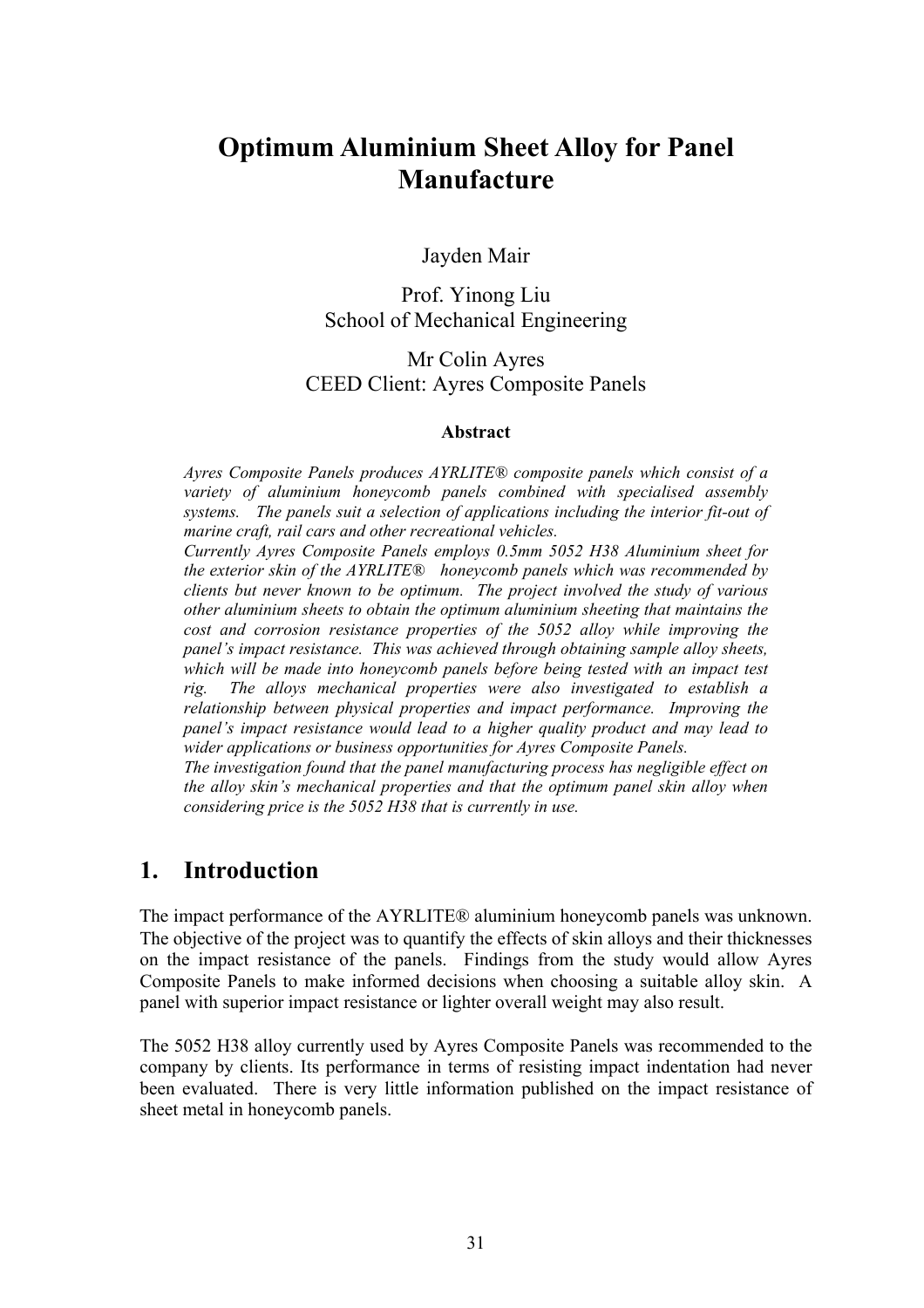This project aims to form a base of knowledge of some of the factors that affect the impact indentation resistance of aluminium skinned AYRLITE®. The goal for the project is to provide Ayres Composite Panels with the knowledge to create improved products that may lead to commercial gains.

## **2. Research Plan**

## **2.1 Materials Selection and Sample Fabrication**

Aluminium alloys suitable for testing were selected using the following criteria: Alloys must be available through Ayres Composite Panels suppliers. The alloys should be similar in cost to the currently used 5052 H38. Alloys that meet or exceed the corrosion resistance of 5052 H38 in a marine environment were then selected. Alloys with higher ultimate tensile strength and/or yield strength than 5052 H38 were desirable as they may have improved impact resistance. Using these criteria the following alloys were sourced for testing.

| <b>Alloy</b> | <b>Hardness</b> | Thickness (mm)    |
|--------------|-----------------|-------------------|
| 5005         | H34             | 0.6, 1.           |
| 5052         | H <sub>38</sub> | 0.3, 0.5, 0.8, 1. |
| 5182         | H19             | 0.3               |
| 5754         | H42             | 0.4, 2.           |
| 3003         | H44             | 0.4               |

**Table 1 The selection of alloys used for testing.**

The individual alloy sheets sourced for impact testing will all be manufactured into a single 10mm thick, 2.4m x 1.2m, AYRLITE® composite panel. The panel will be backed with a single 2.4m x 1.2m x 0.5mm 5052 H38 aluminium sheet. The backing sheet has negligible influence on the impact resistance of the test sheet. This can be seen by the negligible deformation of the backing sheet even when a 0.3mm sheet is used. Each alloy is then cut into 10cm x 10cm test squares.

Tensile and hardness samples are punched from the various alloy sheets by workshop technicians at the University of Western Australia Mechanical Engineering Workshop. Details of the tensile and hardness samples can be found under 'mechanical testing' below.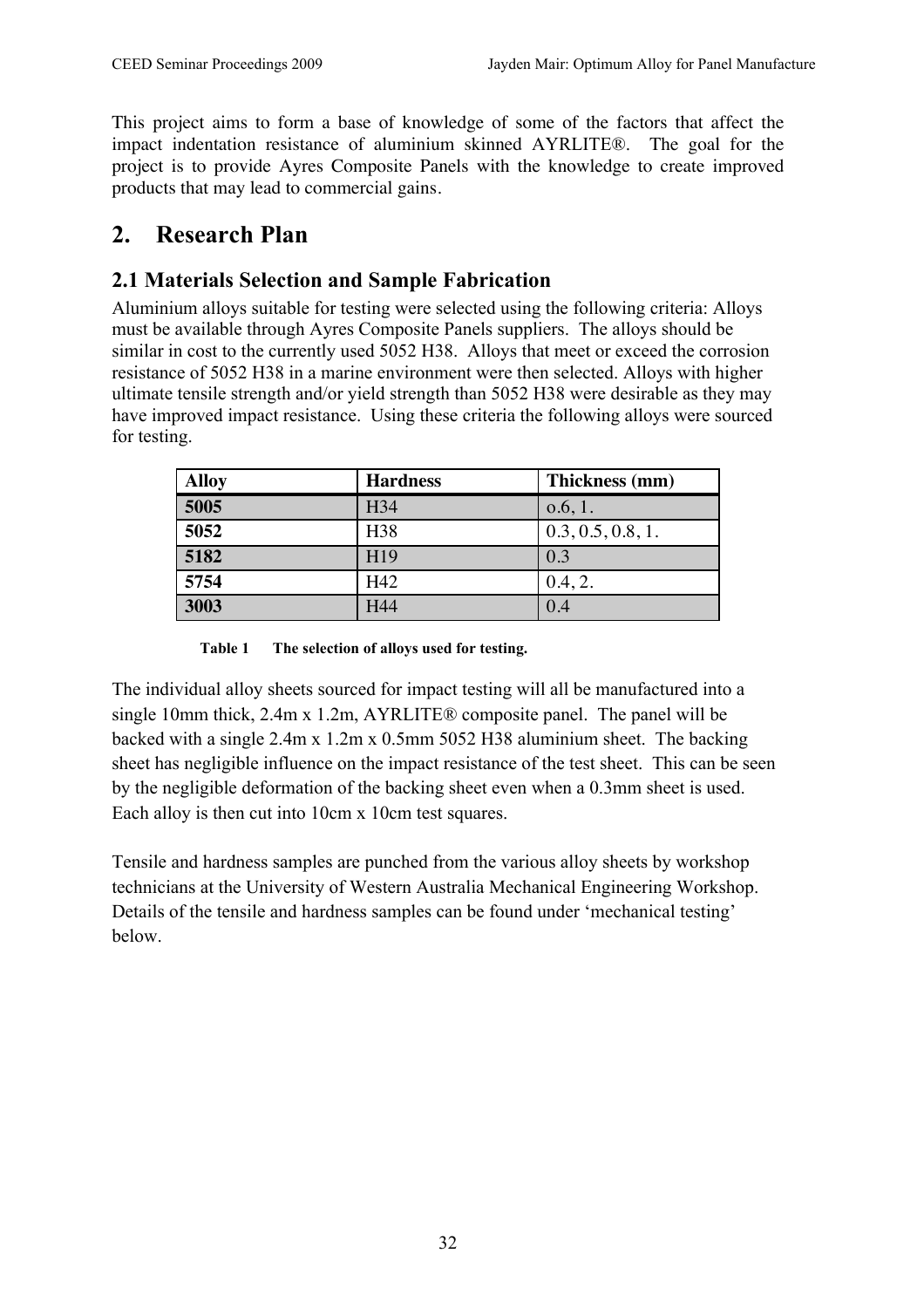## **2.2 Mechanical Testing**

The performances of the panels and aluminium alloy skin alloys will be evaluated in three tests:

Impact Testing: Conducted as per ASTM D5420-98a, the standard test method for impact resistance of flat, rigid specimen by means of a striker impacted by a falling weight. The impact test rig is simply designed to create a repeatable and comparable impact on the sample panel. Each alloy was impact tested using four different weights dropped from 1500mm. The alloy currently being used by Ayres Composite Panels (5052 H38) was impact tested in a range of thicknesses. The maximum impact depth is measured using a dial indicator. A profile of the impacted area is constructed using measurements taken in one millimetre increments from the centre of the impact outwards. Results from impact testing will be used to compare the impact performance of the selected skin alloys and thicknesses.

Tensile Test: The tensile test samples are blanked out of the various aluminium sheet alloys sourced for the project. The area over which deformation occurs is approximately 70mm x 12mm. Thickness varied depending on the sample alloy. Each alloy was tested as it was received and after being heated to mimic the AYRLITE® manufacturing process. The alloy currently being used by Ayres Composite Panels (5052 H38) will undergo further testing using higher oven temperatures and longer heating times.

Hardness Test: Vickers's hardness testing was conducted on the wide ends of the tensile test specimens before the tensile test has been completed. In this way both hardness and tensile testing can be performed on the same samples while producing valid results. As they are the same samples, hardness testing underwent identical heat treatment as the tensile tests before the experiment is conducted.

## **3. Results and Discussion 3.1 Material Testing**

| <b>Material</b> | Quoted<br>Yield<br><b>Stress</b> | Tested<br>Yield<br><b>Stress</b> | Quoted<br><b>Ultimate</b><br><b>Tensile Stress</b> | <b>Tested</b><br><b>Ultimate</b><br><b>Tensile Stress</b> | Quoted<br><b>Vickers</b><br><b>Hardness</b> | Tested<br><b>Vickers</b><br><b>Hardness</b> | <b>Maximum</b><br>%<br>Elongation |
|-----------------|----------------------------------|----------------------------------|----------------------------------------------------|-----------------------------------------------------------|---------------------------------------------|---------------------------------------------|-----------------------------------|
|                 | (MPa)                            | (MPa)                            | (MPa)                                              | (MPa)                                                     | (HV)                                        | (HV)                                        |                                   |
| 3003H44         | 145                              | 175                              | 160                                                | 175                                                       | 46                                          | 56.4                                        | 5.56                              |
| 3003H44 HT      |                                  | 167                              |                                                    | 175.1                                                     |                                             | 55.3                                        | 6.42                              |
| 5005H34         | 145                              | 137                              | 160                                                | 178                                                       | 46                                          | 54.6                                        | 10.16                             |
| 5005H34 HT      |                                  | 138                              |                                                    | 178                                                       |                                             | 52.2                                        | 10.34                             |
| 5052H38         | 250                              | 254                              | 290                                                | 304                                                       | 85                                          | 89.6                                        | 7.81                              |
| 5052H38 HT      |                                  | 238                              |                                                    | 298                                                       |                                             | 88.2                                        | 9.52                              |
| 5182H19         | 310                              | 291.9                            |                                                    | 355                                                       | 110                                         | 105                                         | 8.37                              |
| 5182H19 HT      |                                  | 302                              |                                                    | 367                                                       |                                             | 105                                         | 11.11                             |
| 5754H42         | 185                              | 162                              | 270                                                | 251                                                       | 75                                          | 72.7                                        | 15.6                              |
| 5754H42 HT      |                                  | 162                              |                                                    | 251                                                       |                                             | 66                                          | 15.1                              |

The results of the material testing have been summarised in table 2.

**Table 2 A summary of quoted and tested alloy properties where 'HT' represents heat treated alloys.**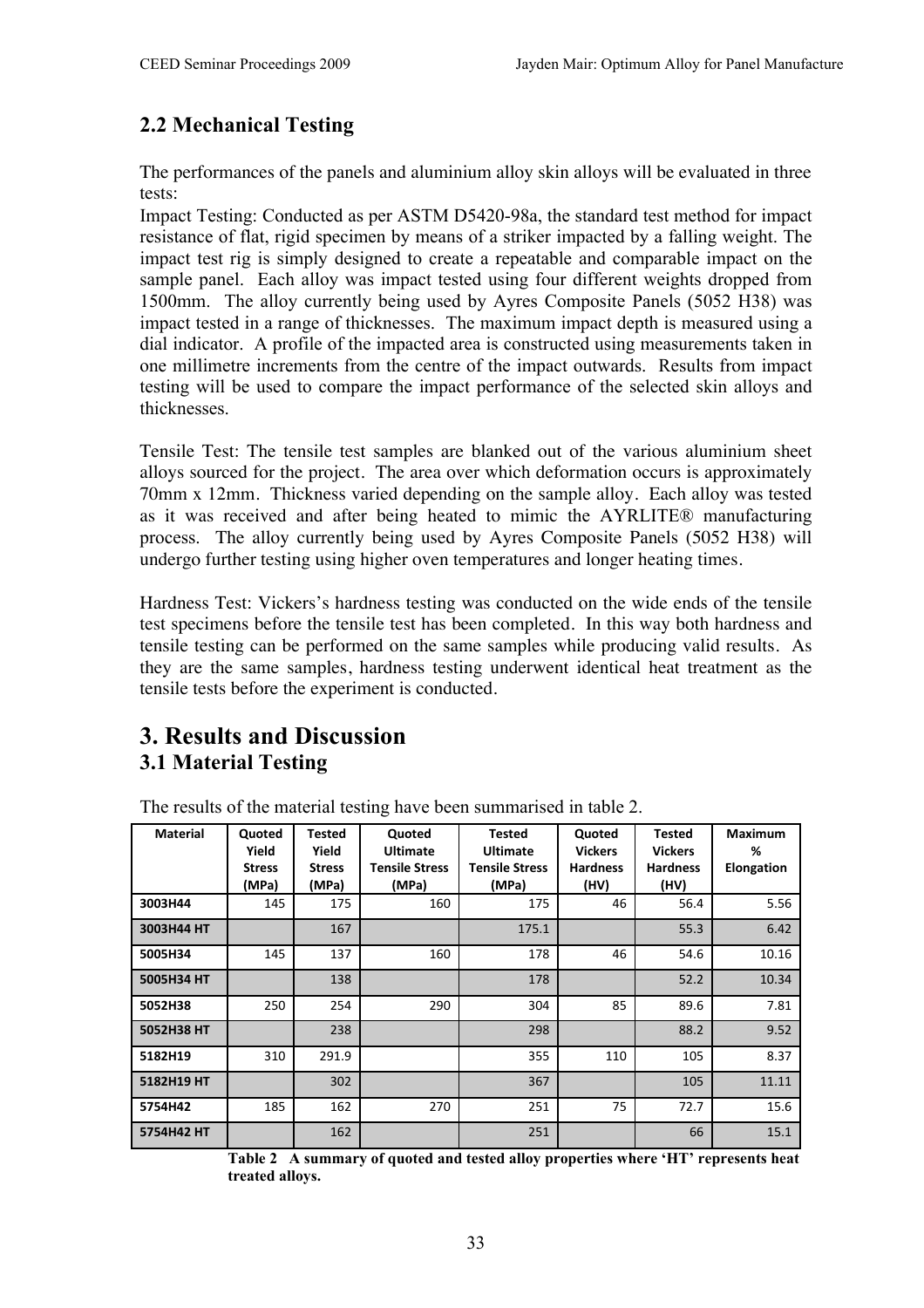Quoted values are taken from www.aluselect.com as this is the source of alloy information used by Ayres Composite Panels. Blank table entries indicate that there is no online information available.

The results of the material testing followed reasonably closely to the values quoted on AluSelect (EAA 2001). The comparison between the alloys as received and heat treated samples shows the panel manufacture process does not have a significant effect on the skin alloy's mechanical properties. This result would be expected as the 5000 series aluminium alloys are strain or work hardened instead of being age or precipitate hardened. They are non-heat treatable in that they cannot be made harder though heat treatment (George 1997). It is possible to anneal or soften the alloys at temperatures above 340°C but this is far above the temperatures experienced during the panel manufacture process (MatWeb 2009).

#### **3.2 Impact Testing**

#### **3.2.1 Skin Thickness Investigation Results**

The skin alloy currently in use, 5052H38, was impact tested in 0.3mm, 0.5mm, 0.8mm and 1mm. The 120g and 260g indenters were used to create these results as heavier indenters were too destructive to provide results for the thinner panel skins. The profiles where measured and results for the 260g indenter are shown in figure 1 below.



**Figure 1 Impact profiles for 5052H38, 260g indenter.**

The impact profiles show that thicker panel skins are able to spread the impact load across the aluminium honeycomb core material. This means that thick skins will produce shallow but wide profiles while thin skins will produce a deeper but more localised deformation.

The maximum impact depth was plotted against panel skin thickness and is shown below in figure 2.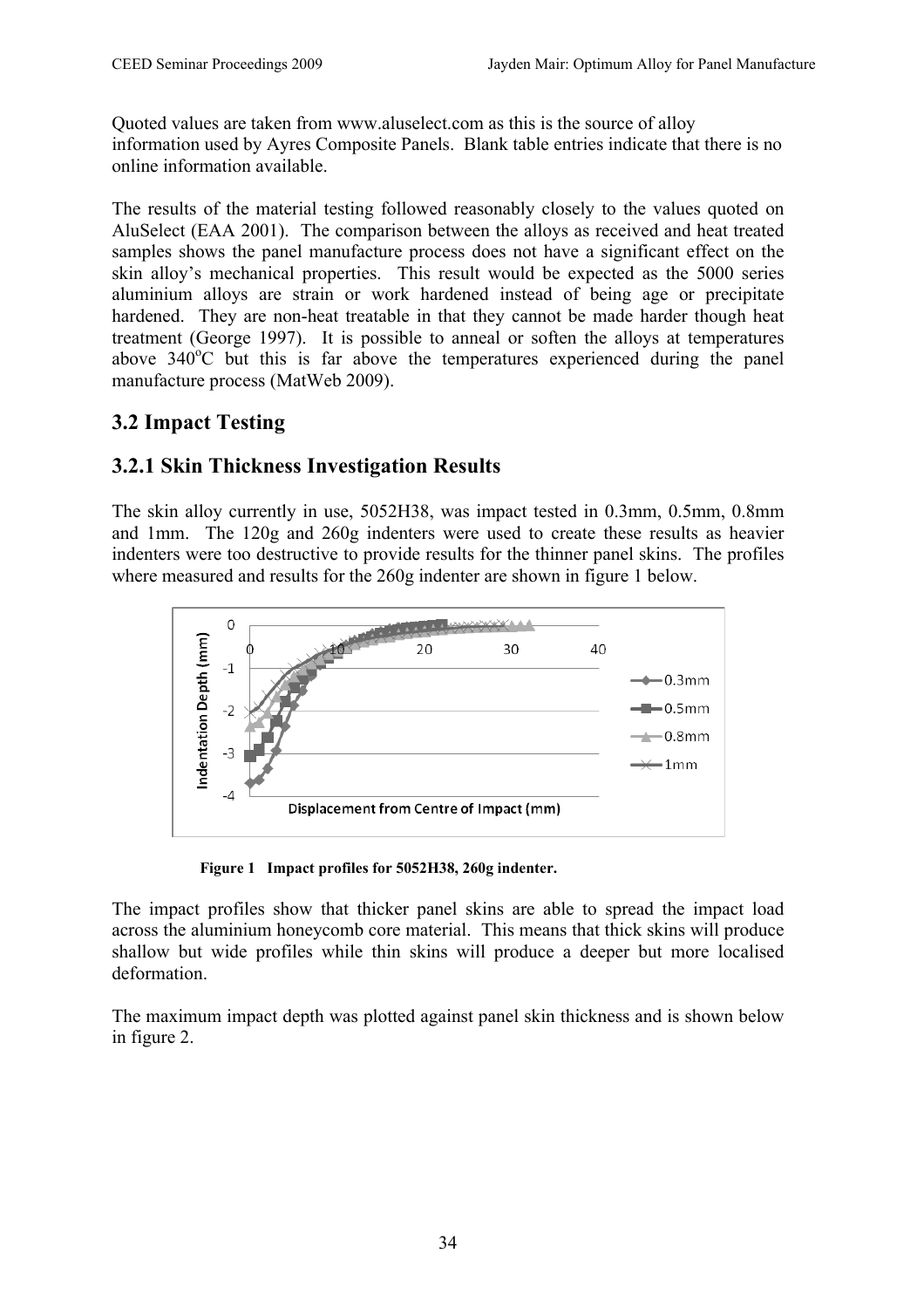

**Figure 2 5052H38 Indentation depth versus panel skin thickness for a 260g indenter.**

Over the range of thicknesses currently employed the relationship is very nearly linear. Although there seems to be an exponential trend to the data this is not defined clearly enough to show a clear optimum thickness. The curve generated using this data is used later to gain an estimation of impact performance of the other sample alloys

#### **3.2.2 Skin Alloy Investigation Results**

The relationship obtained in the skin thickness investigation was used to estimate the impact performance of the various sample alloys in comparison to 0.5mm 5052H38. This process is shown in figure 3.



**Figure 3 Skin thickness versus indentation for various alloys using a 260g indenter.**

For a dent to be formed in the honeycomb panel the skin must undergo a permanent deformation. Therefore it is predicted a skin alloy with a high yield stress, the limit of non permanent deformation, should leave a shallower deformation by spreading the impact load across the honeycomb core. Using the material properties found during tensile testing and the estimated impact depths for a 0.5mm skinned panel from figure 3, estimated indentation was plotted against yield stress and shown in figure 4.